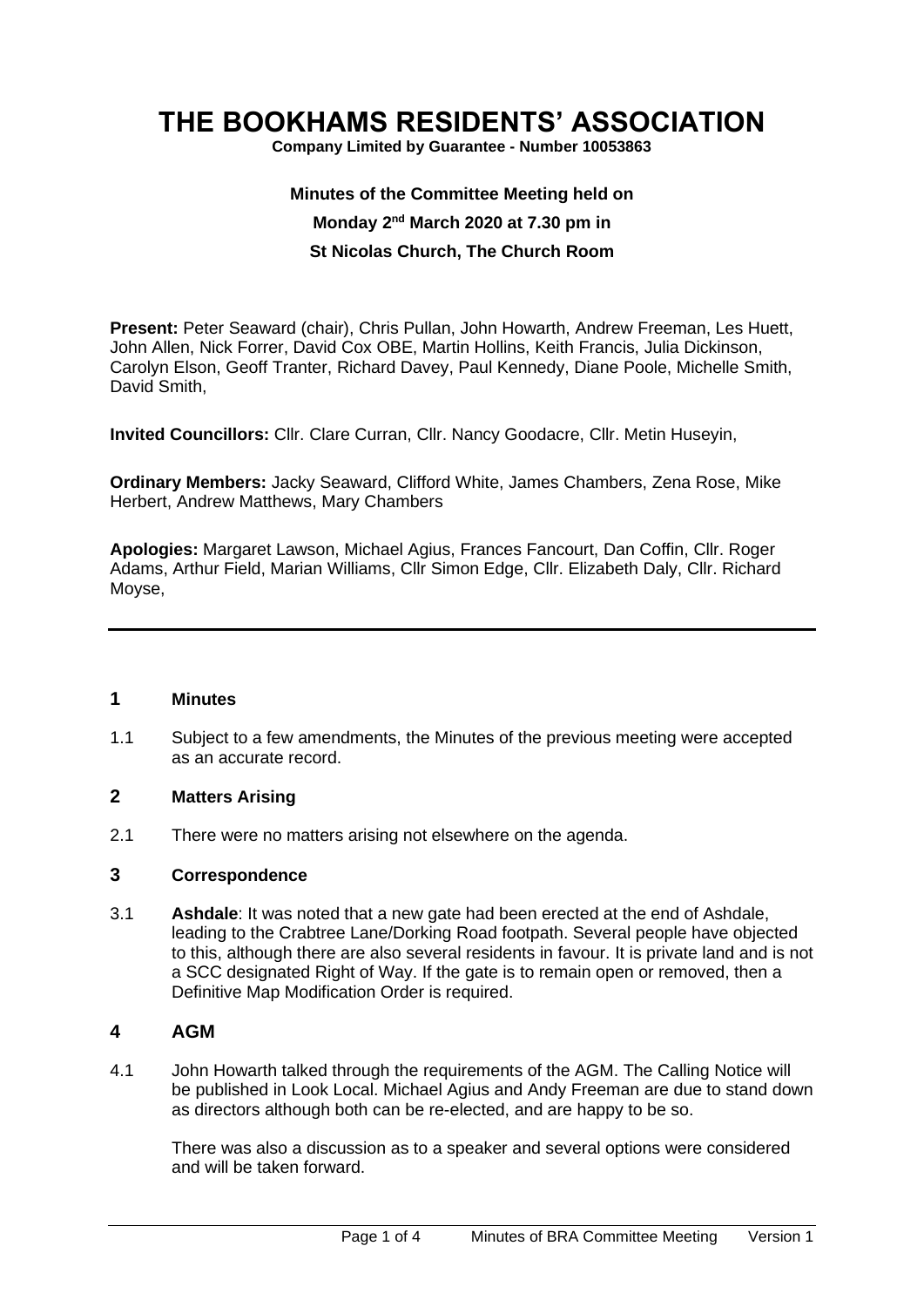# **5 Group Updates**

## 5.1 **Management Group**

5.1.1 **Finance**: Chris Pullan reported that the year-end accounts have been passed to Lawrence Penney for examination. These showed as surplus of £692 for the year, a large proportion of which could be accounted for by many residents paying higher voluntary contribution £5 instead of the £3 membership fee.

# 5.2 **Planning Group**

- 5.2.1 **Planning Committee:** The Committee had considered 24 applications and had written 3 letters of representation on:
	- 17 Lower Shott (20/0183);
	- The Cedars Communal Drive (20/0186); and
	- Bookham Railway Station (20/0241).
- 5.2.2 **Local Plan:** Geoff Tranter gave an update as to the process being followed to determine the BRA's response to the Local Plan. A further meeting of the Local Plan Sub-Group is planned, following which the response will be drawn up. This will be finalised within the next 2 weeks, and circulated to members for comment.
- 5.2.3 There is also a public meeting planned for Wednesday  $4<sup>th</sup>$  March in the Old Barn Hall, and the views of the public will also be taken into account.
- 5.2.4 Julia Dickinson made the point that Effingham, Bookham and Fetcham are all identified by the Environment Agency as "critical flooding areas" and therefore shouldn't be developed.

#### 5.3 **Environment Group**

- 5.3.1 **Litter Pick:** Margaret Lawson reported that 26 people had participated in the most recent litter-pick, collecting 21 bags of refuse, plus tree debris.
- 5.3.2 **Wombles**: Margaret also mentioned that 12 Wombles had volunteered which is an excellent result, and it is hoped more will be recruited in the coming months.
- 5.3.3 **Roads:** It was noted that Eastwick Drive had been resurfaced and thanks were extended to Clare Curran to have achieved this, along with Crabtree Lane.

# 5.4 **Community Group**

- 5.4.1 **Education:** David Cox reported that he is still looking at the admission's policy and future capacity of local schools. He believes that primary schools should have future capacity although the figures do need to be checked should the number of new dwellings as proposed within the Local Plan comes to fruition.
- 5.4.2 **Youth Centre:** David Cox also spoke about plans to replace the now-closed Lower Road youth centre. At a meeting earlier in the day with MVDC and SCC. David favours the Lower Road rec site whereas SCC prefer the existing site. Discussions continue next week when it is hoped a definitive decision will be taken.
- 5.4.3 **Police**: Keith Francis reported that Surrey Police are having difficulties in recruiting staff and police constables. It is also believed that more officers will be issued with tasers.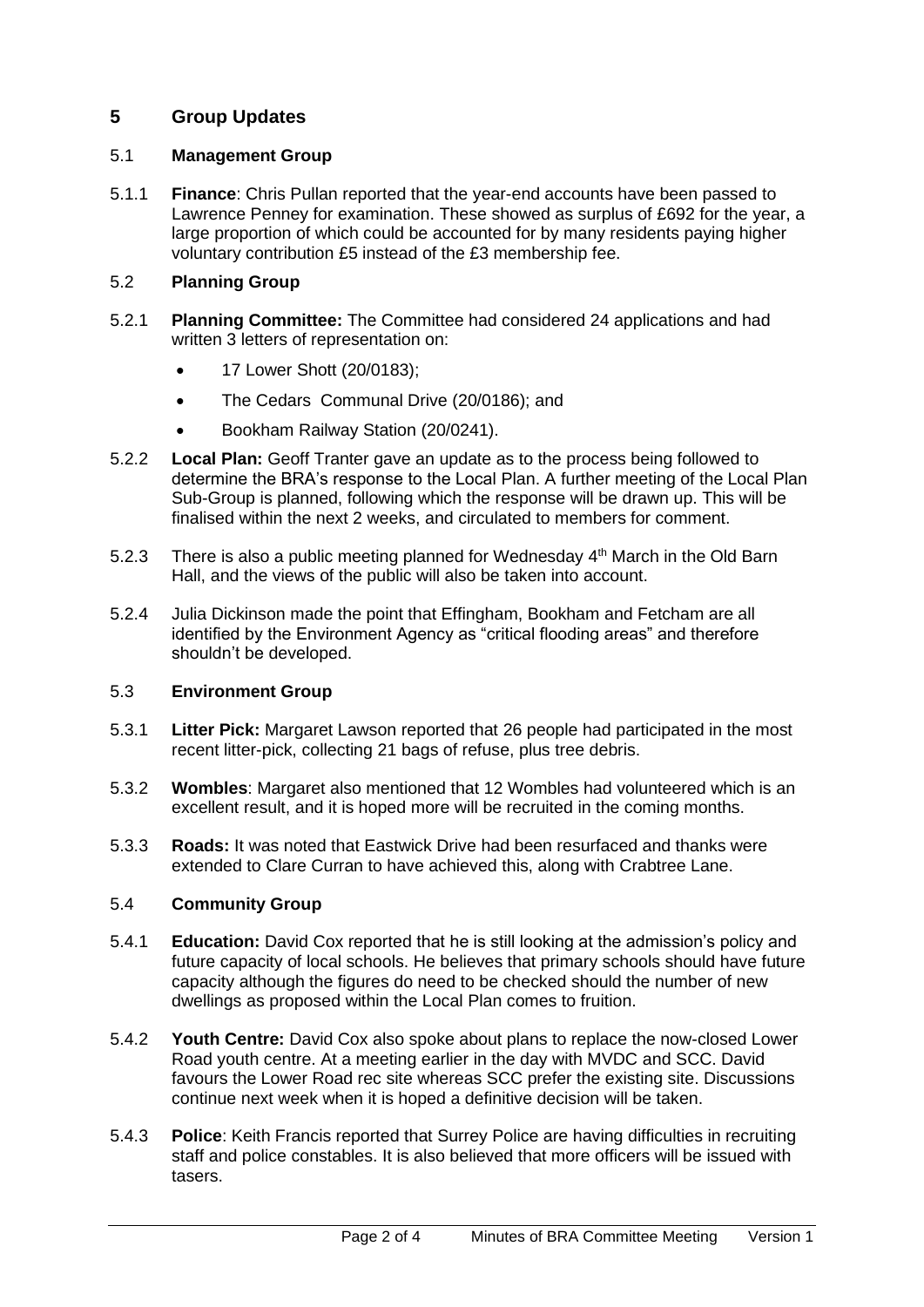5.4.4 **Buses:** Keith Francis confirmed that the new operator of the 479 bus service is Arriva. On other services, the 465, operated by London United, will accept Oyster card payments shortly and regarding the 408, a decision is still awaited as to who the new operator will be.

## 5.5 **Environment Group**

5.5.1 **Litter Pick:** Margaret Lawson reported that 32 people had participated in the most recent litter-pick, collecting 24 bags of refuse.

## 5.6 **Community Group**

- 5.6.1 **Epsom & St. Helier NHS Trust:** It was noted that the trust has issued a consultation document having been allocated £500m for a new hospital, potentially in Sutton for emergency services and the treatment of serious/complex cases. A local public meeting is scheduled for 14<sup>th</sup> March in the Old Barn Hall.
- 5.6.2 **Late Night Shopping:** Churches Together have organised this December event in the run-up to Christmas. The future of this event is currently under discussion as there is conflicting views as to how beneficial it is for all concerned.

## 5.7 **Communications & Membership Group**

- 5.7.1 **Local Plan:** Les Huett reported that a "Bookham Needs You" leaflet had been delivered to 6,000 houses, raising awareness of the Local Plan and encouraging residents to respond to the consultation. The BRA will, after Wednesday, have hosted two public meetings, plus updates on the website. MVDC has also delivered a postcard to each house and response forms are available in the library.
- 5.7.2 John Howarth expressed his concern regarding some of the figures used in the BRA leaflet, believing that they could be challenged. He had provided comments prior to publication but these had not been taken on board, and requested that it be minuted that her did not did not endorse the Bookham Needs You leaflet.
- 5.7.3 **Look Local:** The centre spread of Look Local contained BRA's newsletter and had been delivered to 7,000 households.

#### 5.8 **Business Group**

5.8.1 Nil to report.

# **6 Any Other Business**

- 6.1 **Keswick Road:** Clare Curran reported that there is an ongoing issue with a house that is being developed but the contractor has closed the pavement due to safety concerns. Neighbours are disgruntled but the developer is within their rights.
- 6.1.1 **Car Parking Restrictions – Bookham Station**: Clare also reported that an order is being submitted to Highways to make the temporary parking restrictions near the station permanent, although the timeline is not clear.
- 6.1.2 **Auction Sale of Land:** It was previously reported that various patches of land had been auctioned for £60k plus. Now one of those patches of land has been resold just weeks later for £95k!